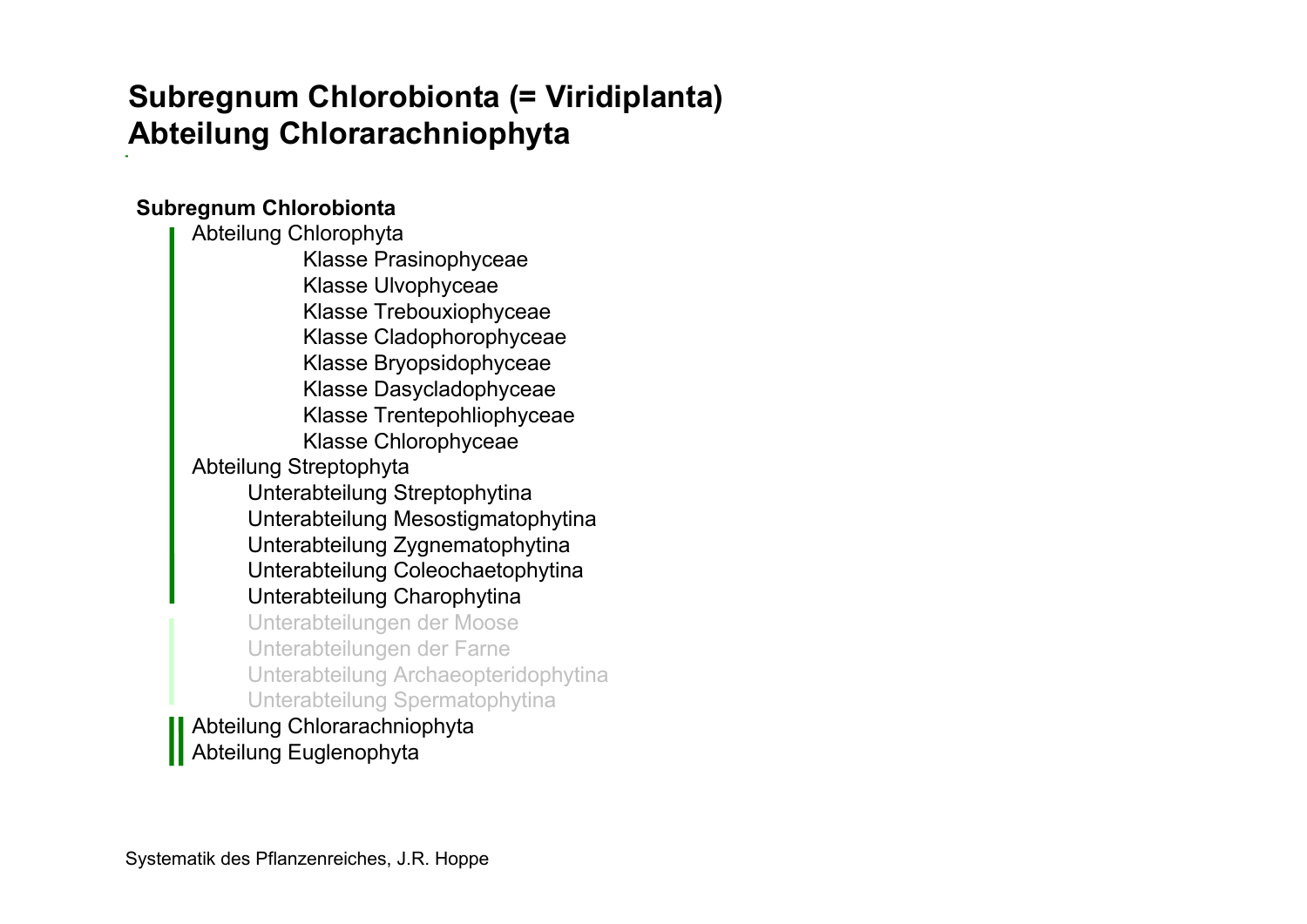## **Abteilung Chlorarachniophyta**

? Arten in 5 Gattungen (?)

**Subregnum Chlorobionta**  Abteilung Chlorarachniophyta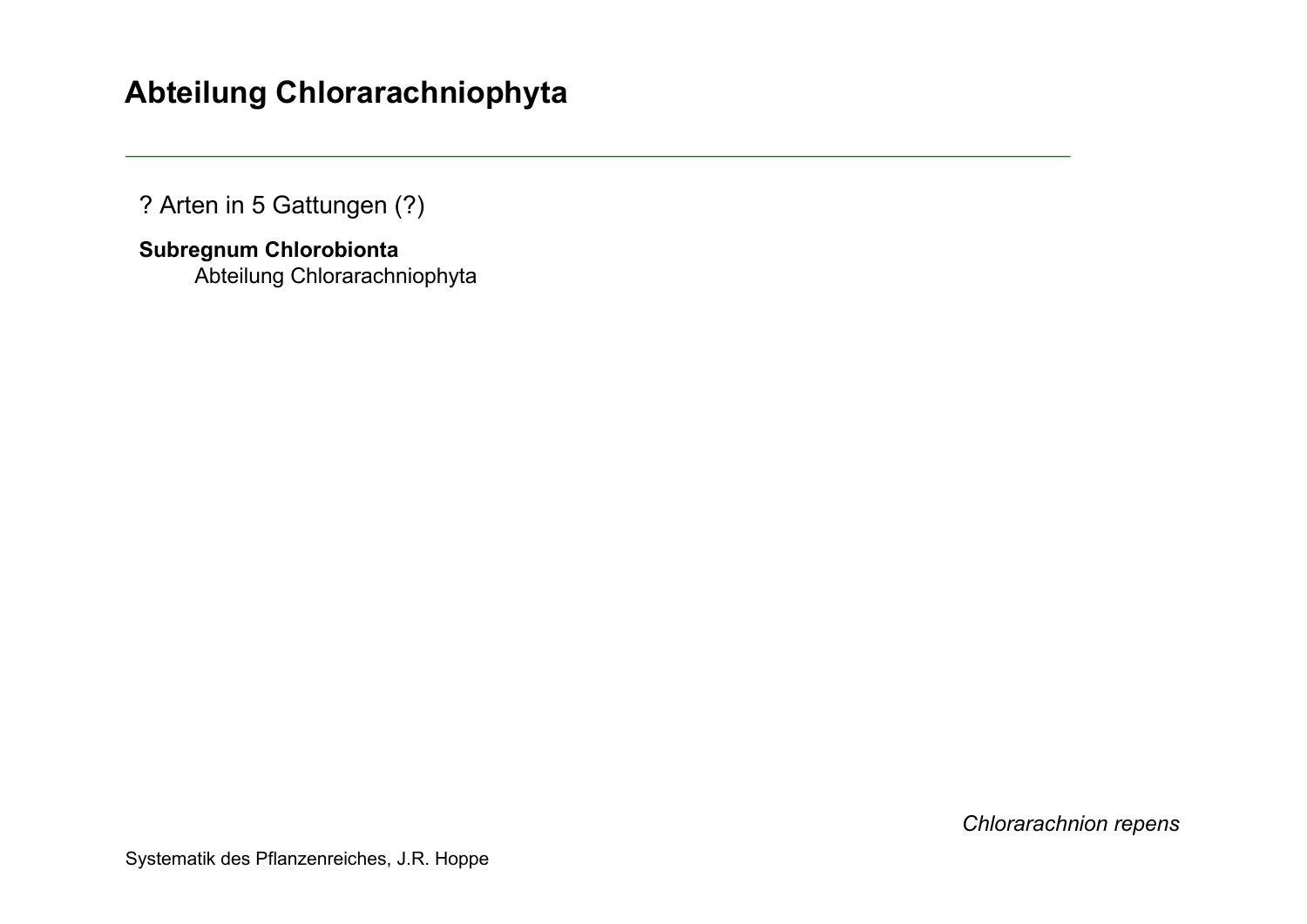### **Abteilung Chlorarachniophyta**

#### **Merkmale**

In Gemeinschaft mit siphonalen Meeresalgen warmer Meere

nackte Amöben mit fädigen Plasmafortsätzen zu einem netzartigen Plasmodium verbunden

Nucleomorph (Kernrest) als ein Beweis der eukaryotischen sekundären Endosymbionten Chlorarachniophyta  $\leftarrow$  Grünalge

Chlorophyll a und b, Plastiden mit gestapelten Thylakoiden

Kokkale Ruhestadien und 1-geißelige Keimzellen vorhanden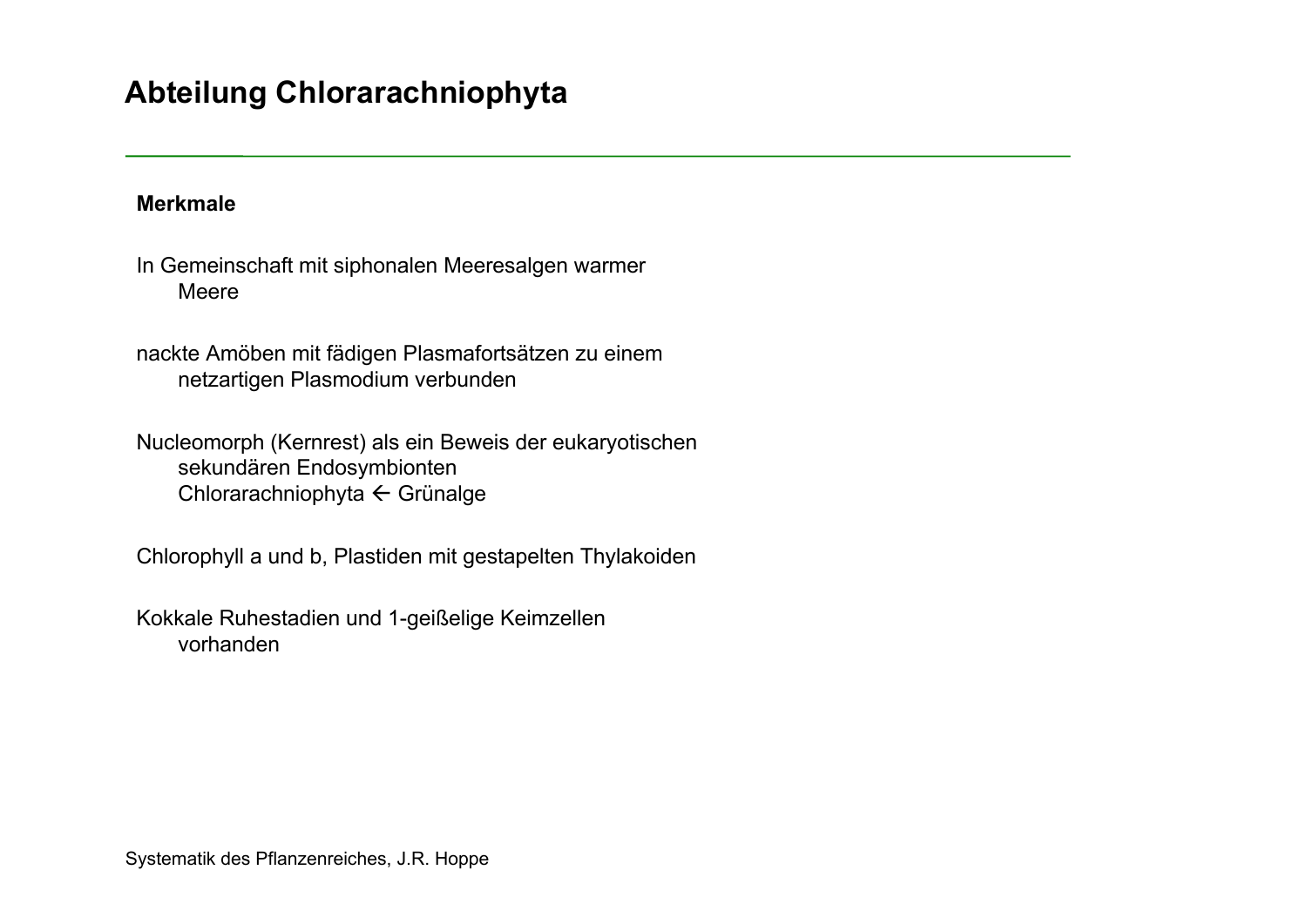## **Abteilung Chlorarachniophyta**

**Nucleomorph** Beweis der Sekundären Endosymbiose

Chryptophyta  $\leftarrow$  Rotalge Chlorarachniophyta ← Grünalge